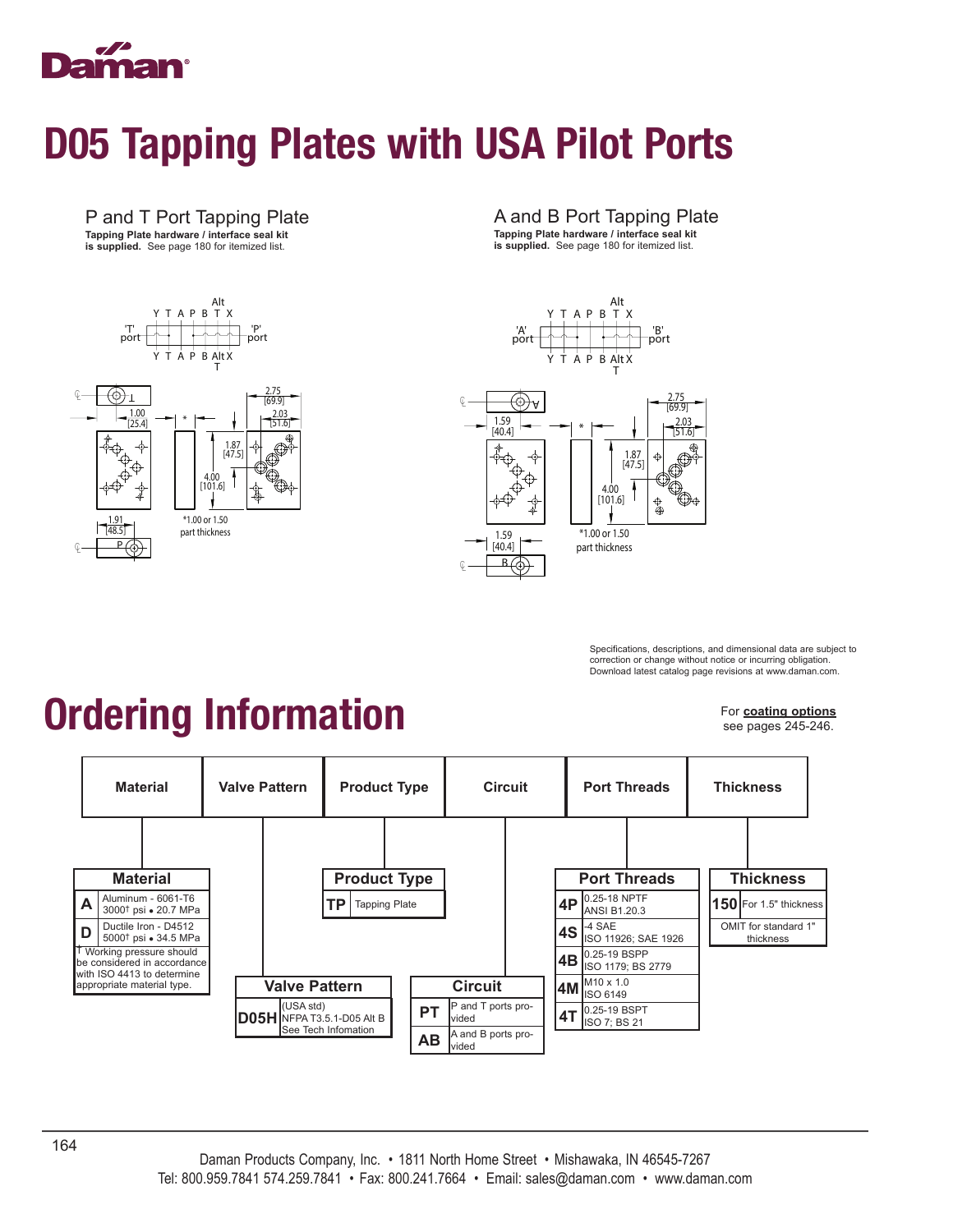

# D05 Tapping Plates with ISO Pilot Ports



Alt X T A P B T Y "| P"<br>| port | P" | port | port 'T' X T A P B Alt Y T 2.75 ℄ T [69.9]  $\frac{1.00}{2.03}$   $\rightarrow$   $\rightarrow$   $\rightarrow$   $\rightarrow$ \* [25.4] [51.6] ᠊ᡃᢘᢩ 1.87 [47.5] ↔  $\overset{\Leftrightarrow}{\Phi}$ 4.00 ╹<br>╶ᠹ╌<sup>ᠹ</sup>  $[101.6]$  $\overline{\mathbb{Q}}$ \*1.00 or 1.50 1.91 [48.5] part thickness  $\overline{P}$  $\overline{\Theta}$ 

**Material**

Ductile Iron - D4512 5000<sup>†</sup> psi • 34.5 MPa

 Aluminum - 6061-T6  $\mathsf{A}$   $\left| \frac{\text{Aluminum - 6061-16}}{3000^{\dagger} \text{ psi} \cdot 20.7 \text{ MPa}} \right|$ 

† Working pressure should be considered in accordance with ISO 4413 to determine appropriate material type.

**D**

℄



**is supplied.** See page 180 for itemized list.





0.25-18 NPTF ANSI B1.20.3  $-4$  SAE

**Port Threads**

**4T** 0.25-19 BSPT

**4P 4S 4B 4M**

ISO 11926; SAE 1926 0.25-19 BSPP ISO 1179; BS 2779 M10 x 1.0 ISO 6149

Specifications, descriptions, and dimensional data are subject to correction or change without notice or incurring obligation. Download latest catalog page revisions at www.daman.com.

Ordering Information

ISO 4401-05-05 NFPA T3.5.1-D05 Alt A See Tech Infomation

**Valve Pattern**

**D05HE**

For **coating options** see pages 245-246.

**Thickness 150** For 1.5" thickness OMIT for standard 1 thickness

**Thickness**

**Standard Manifolds**

Standard<br>Manifolds

**Cover Plates**

**Valve Adaptors**

**Subplates**

**Subplates** 

**Servo Valve Subplates**

**Servo Valve Subplates** 

**Custom Products**

**Information**

**PT AB** P and T ports provided

**Circuit**

A and B ports provided

**Product Type Tapping Plate** 

**Material Valve Pattern Product Type Circuit Port Threads**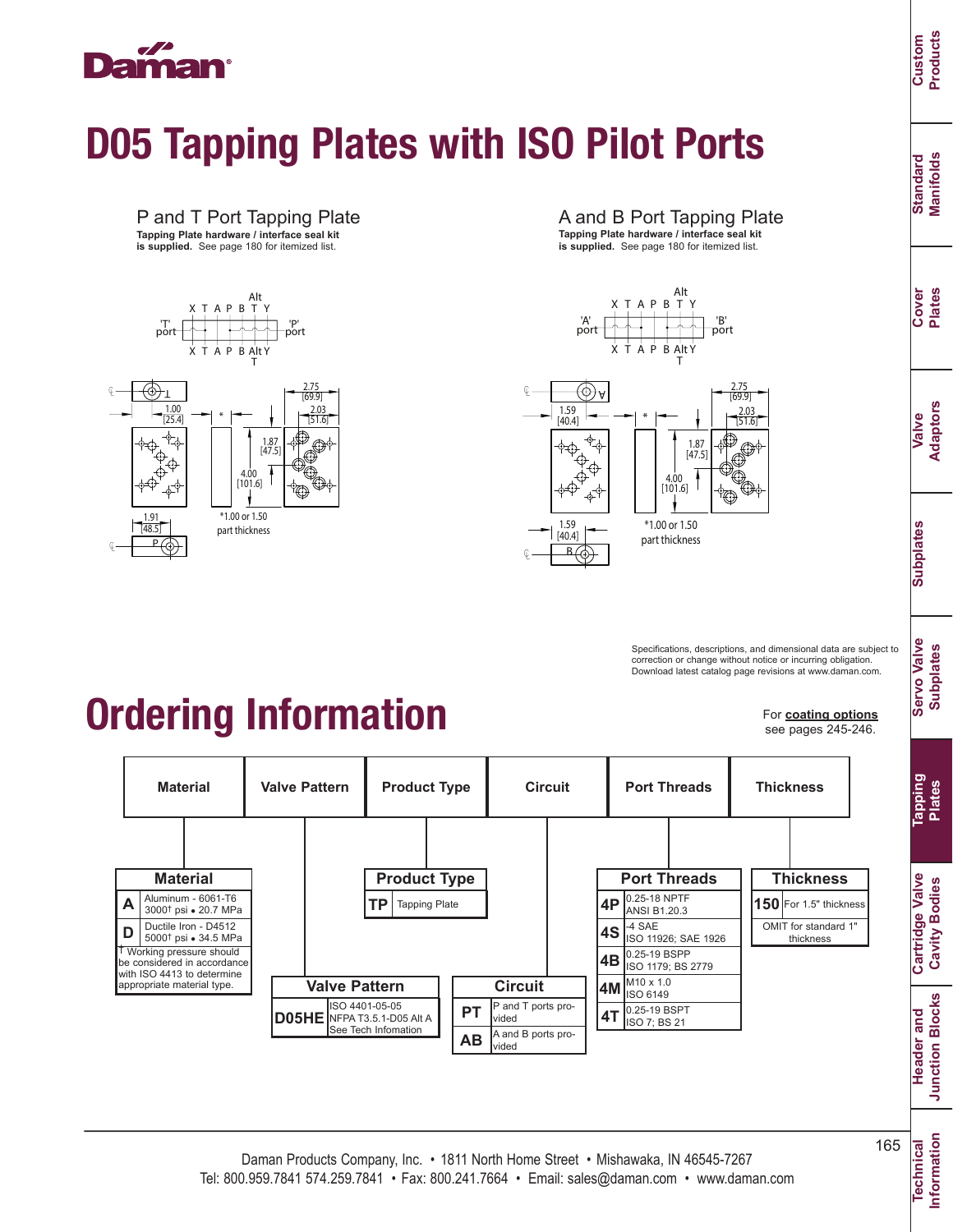

#### D05 Tapping Plates with Pilot Ports

X and Y Port Tapping Plate **Tapping Plate hardware / interface seal kit** 

**is supplied.** See page 180 for itemized list.



Specifications, descriptions, and dimensional data are subject to correction or change without notice or incurring obligation. Download latest catalog page revisions at www.daman.com.

## Ordering Information

For **coating options** see pages 245-246.

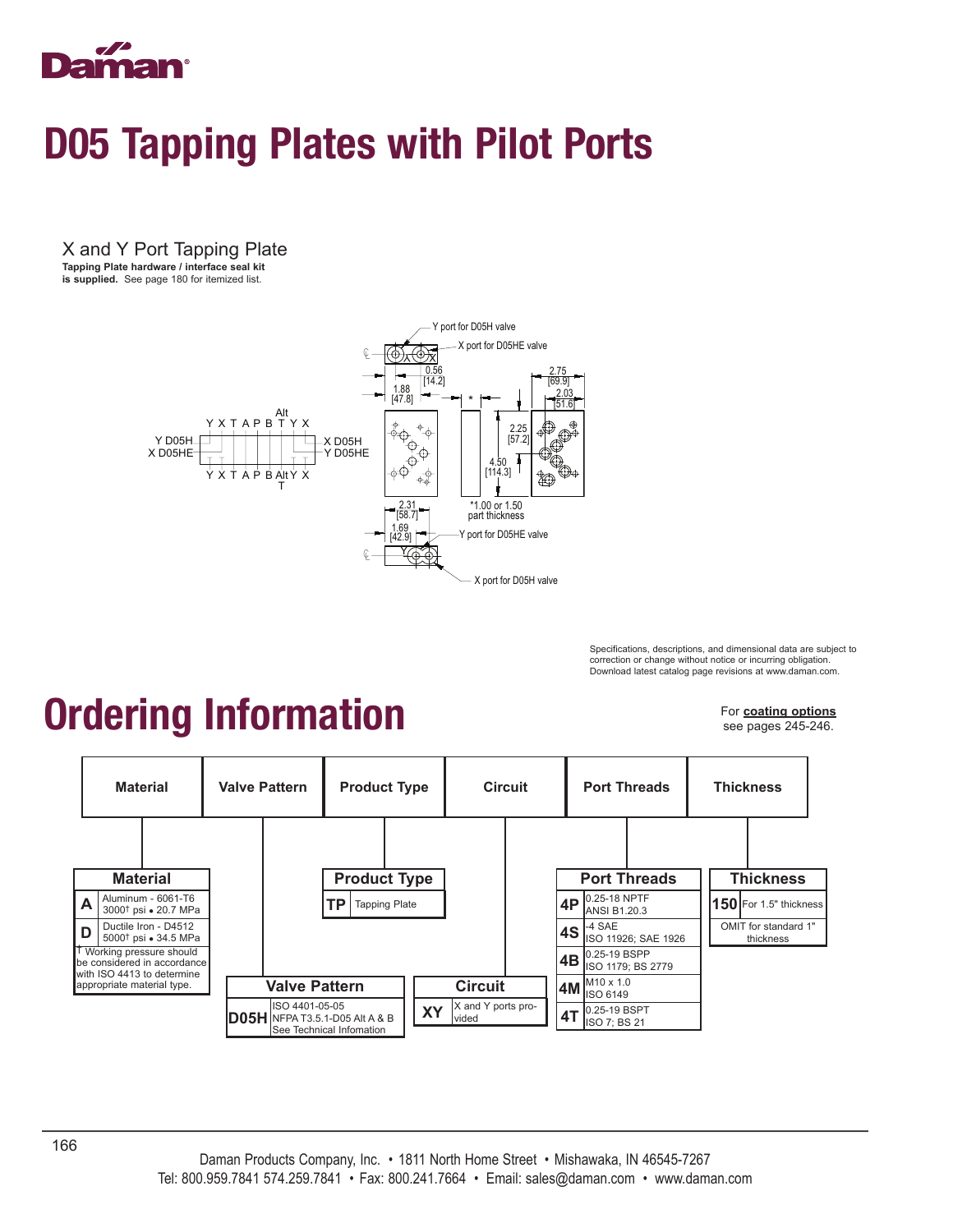

# D05 Tapping Plates with Pilot Ports

Spot Drilled Tapping Plate **Tapping Plate interface seal kit is supplied.** See page 180 for itemized list.



Alt  $B$  T Y Y T A P B X  $\pm$  $\pm$ Y X T A P B AltY X<br>T



#### Ordering Information



For **coating options** see pages 245-246.

**Information**

Information